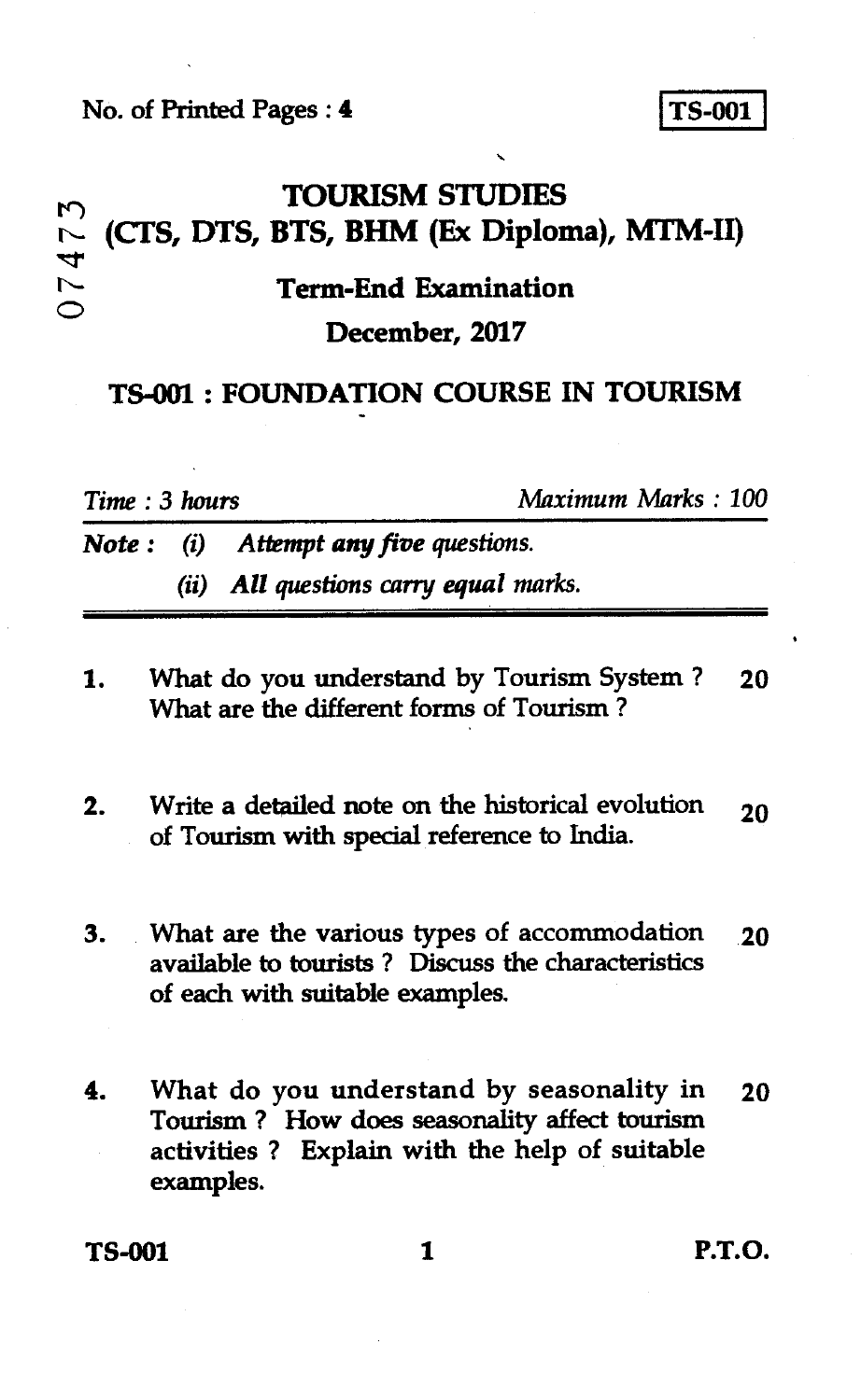**5.** Write short notes on any **two : 2x10=20** 

- (a) Street Guide
- (b) Souvenir Sellers and Tourism
- (c) Living culture
- 6. What is travel writing ? What are the various **20**  categories of Tourism Writing ?
- 7. Discuss the role and importance of Monuments **20**  and Museums in developing tourism. Substantiate your answer with suitable examples.
- 8. Evaluate the economic and political impact of **20**  tourism with the help of suitable examples.
- 9. Explain the role of History in Tourism. Discuss **20**  with examples how history is being used and misused in Tourism ?

#### 10. Write short notes on **any two : 2x10=20**

- (a) Types of Maps.
- (b) Threats and obstacles to Tourism in India.
- (c) Role of Media in Tourism Promotion.

**TS-001 2**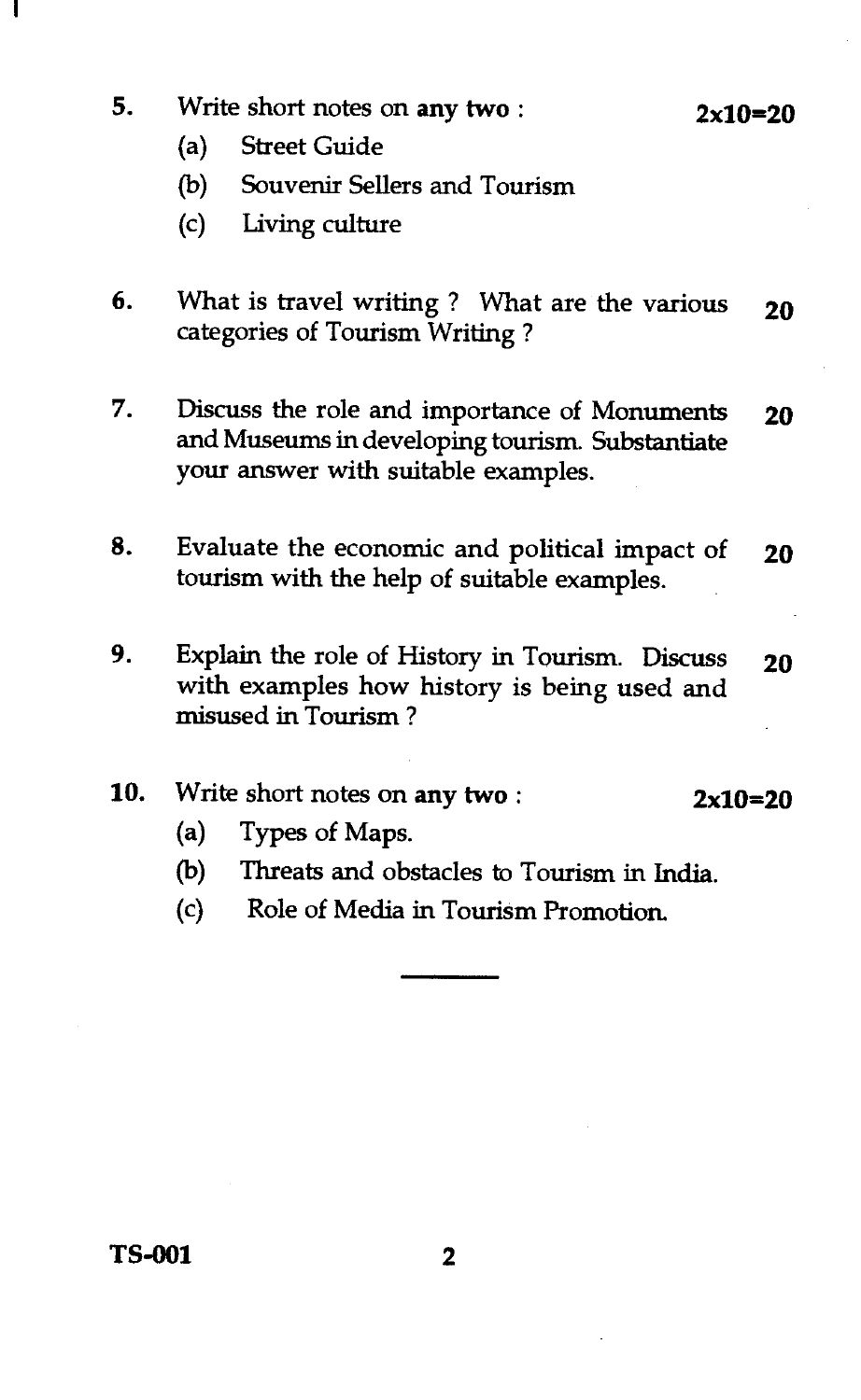### टी.एस.-001

## पर्यटन अध्ययन ( सी.टी.एस., डी.टी.एस., बी.टी.एस., बी.एच.एम. ( एक्स डिप्लोमा ), एम.टी.एम.-II) सत्रांत परीक्षा दिसम्बर, 2017

टी.एस.-001: पर्यटन में आधार पाठ्यक्रम

समय : 3 घंटे

अधिकतम अंक : 100

- (i) **किन्हीं पाँच** प्रश्नों के उत्तर दीजिए। नोट :
	- (ii) सभी प्रश्नों के अंक समान हैं।
- पर्यटन प्रणालियों से क्या तात्पर्य है? पर्यटन के विभिन्न प्रकार  $\mathbf{1}$ 20 कौन-कौन से हैं?
- पर्यटन के ऐतिहासिक विकास पर भारत के विशेष संदर्भ में एक  $2.$ 20 विस्तृत टिप्पणी लिखिए।
- पर्यटकों के लिए उपलब्ध विभिन्न प्रकार की आवास-व्यवस्थाएँ 3. 20 कौन-कौन सी हैं? इनमें से प्रत्येक का उसकी विशेषताओं सहित वर्णन कीजिए।
- पर्यटन में मौसमियता (seasonality) से आप क्या समझते हैं 20 4. तथा पर्यटन गतिविधियों पर इसका किस प्रकार प्रभाव पड़ता है ? समुचित उदाहरण देते हुए वर्णन कीजिए।

**TS-001** 

P.T.O.